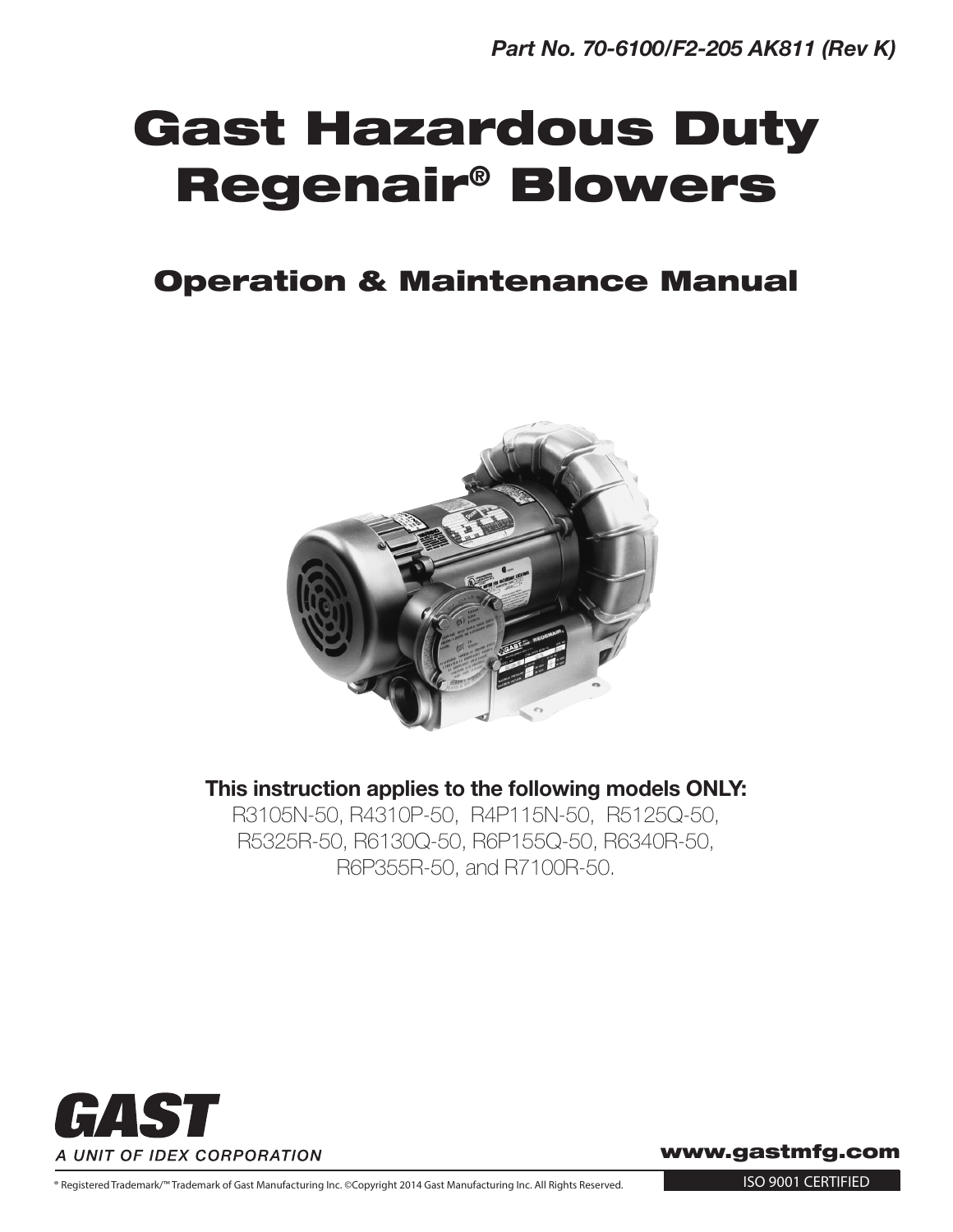Dear Customer:

Thank you for purchasing this Gast product. It is manufactured to the highest standards using quality materials. Please follow all recommended maintenance, operational, and safety instructions, and you will receive years of trouble-free service.



#### TABLE OF CONTENTS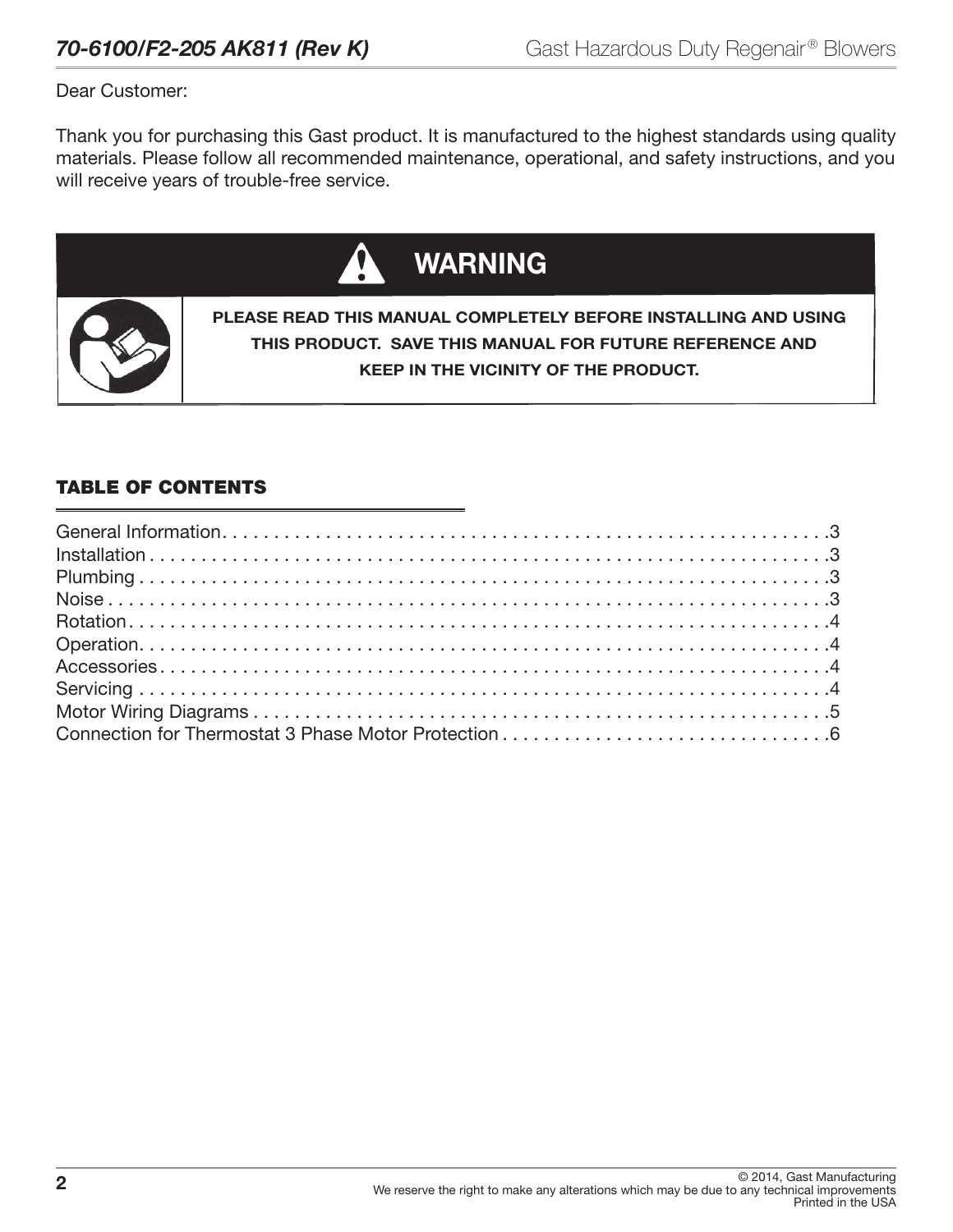#### Your safety and the safety of others is extremely important.

We have provided many important safety messages in this manual and on your product. Always read and obey all safety messages.

 This is the safety alert symbol. This symbol alerts you to hazards that can kill or hurt you and others. The safety alert symbol and the words "DANGER" and "WARNING" will precede all safety messages. These words mean:

# DANGER

You will be killed or seriously injured if you don't follow instructions.

# WARNING

You can be killed or seriously injured if you don't follow instructions.

## **CAUTION**

Minor injury or property damage can occur if hazard is ignored.

All safety messages will identify the hazard, tell you how to reduce the chance of injury, and tell you what can happen if the safety instructions are not followed.

### General Information

i

This instruction applies to the following models ONLY:

R3105N-50, R4310P-50, R4P115N-50, R5125Q-50, R5325R-50, R6130Q-50, R6P155Q-50, R6340R-50, R6P355R-50, and R7100R-50. These blowers are intended for use in Soil Vapor Extraction Systems. The blowers are sealed at the factory for very low leakage. They are powered with a U.L. listed electric motor Class 1 Div. 1 Group D for Hazardous Duty locations. Ambient temperature for normal full load operation should not exced 40°C (105°F).

Gast Manufacturing may offer general application guidance; however, suitability of the particular blower and/or accessories is ultimately the responsibility of the user, not the manufacturer of the blower.

#### INSTALLATION

- DANGER: Models R5325R-50, R6130Q-50, R6340R-50, R5125Q-50, R6P155Q-50, R6P355R-50, and R7100R-50 use Pilot Duty Thermal Overload Protection. Connecting this protection to the proper control circuitry is mandated by UL674 and NEC501. Failure to do so could/may result in an EXPLOSION. See pages 5 and 6 for recommended wiring schematic for these models.
- WARNING: Electric shock can result from improper wiring. A qualified person must install all wiring, conforming to all required safety codes. Grounding is necessary.

#### WARNING: This blower is intended for use on soil vapor extraction equipment. Any other use must be approved in writing by Gast Manufacturing, Inc.

Install this blower in any mounting position. Do not block the flow of cooling air over the blower and motor.

#### Plumbing

Use the threaded pipe ports for connection only. They will not support the plumbing. Be sure to use the same or larger size pipe to prevent air flow restriction and overheating of the blower. When installing fittings, be sure to use pipe thread sealant. This protects the threads in the blower housing and prevents leakage. Dirt and chips are often found in new plumbing. Do not allow them to enter the blower.

#### Noise

Mount the unit on a solid surface as this will reduce noise and vibration. We suggest the use of shock mounts or vibration isolation material for mounting.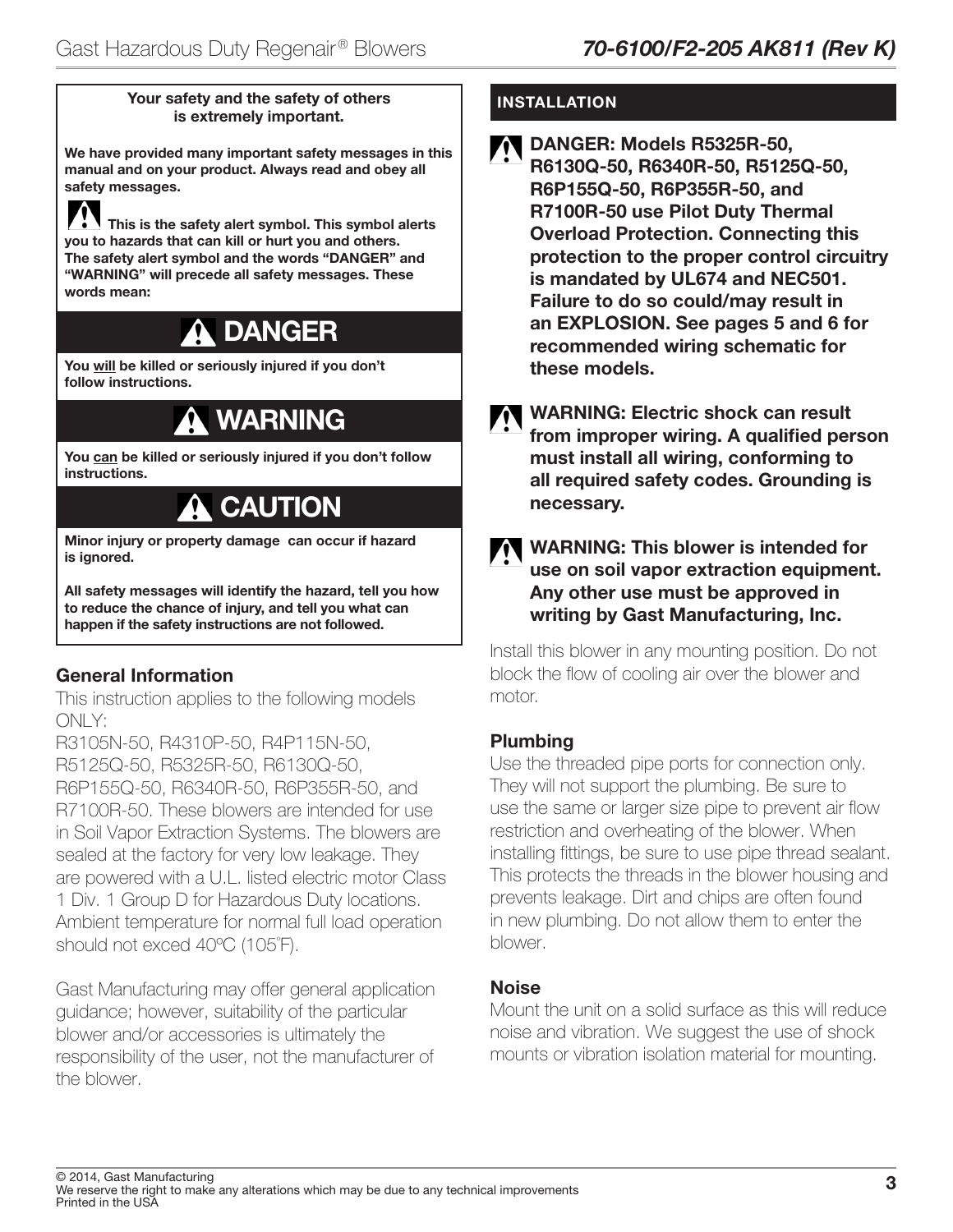#### Rotation

The Gast Regenair<sup>®</sup> Blower should only rotate clockwise as viewed from the electric motor end. The casting has an arrow showing the correct direction of rotation. Confirm the proper rotation by checking air flow at the IN and OUT ports. If needed reverse rotation of three phase motors by changing the position of any two of the power line wires.

#### **OPERATION**

- WARNING: Solid or liquid material exiting the blower or piping can cause eye damage or skin cuts. Keep away from air stream.
- WARNING: Gast Manufacturing will not knowingly specify, design, or build any blower for installation in a hazardous, combustible, or explosive location without a motor conforming, to the proper NEMA or U.L. standards.

Blowers with standard TEFC motors should never be utilized for soil vapor extraction applications or where local, state, and or Federal codes specify the use of explosion-proof motors (as defined by the National Electric Code, Articles 100,500 c1990).

#### CAUTION: Attach blower to solid surface before starting to prevent injury or damage from unit movement.

Air containing solid particles or liquid must pass through a filter before entering the blower. Blowers must have filters, other accessories, and all piping attached before starting. Any foreign material passing through the blower may cause internal damage to the blower.

#### CAUTION: Outlet piping can burn skin. Guard or limit access. Mark "CAUTION Hot Surface. Can Cause Burns."

Air temperature increases when passing through the blower. When run at duties above 50 in.  ${\rm H_2O}$ , metal pipe may be required for hot exhaust air. The blower must not be operated above the limits for continuous duty. Only models R3105N-50 and R4310P-50 can be operated continuously with no air flowing through the blower. Other units can only be run at the rating shown on the model number label. Do not close off inlet (for vacuum) to reduce extra air flow. This will cause added heat and motor load. Blower exhaust air in excess of 230<sup>o</sup>F indicates operation in excess of rating which can cause the blower to fail.

#### **Accessories**

Gast pressure gauge AJ496 and vacuum gauges AJ497 or AE134 show blower duty. The Gast pressure/vacuum relief valve, AG258 will limit the operating duty by admitting or relieving air. It also allows full flow through the blower when the relief valve closes.

#### **SERVICING**

WARNING: To retain their sealed construction they should be serviced by Gast Manufacturing ONLY. These models are sealed at the factory for very low leakage.

#### WARNING: Turn off electric power before removing blower from service. Be sure rotating parts have stopped. Electric shock or severe cuts can result.

Inlet and exhaust filters attached to the blower may need cleaning or replacement of the elements. Failure to do so will result in more pressure drop, reduced air flow and hotter operation of the blower. The outside of the unit requires cleaning of dust and dirt. The inside of the blower also may need cleaning to remove foreign material coating the impeller and housing. This should be done at a Gast Manufacturing Facility only This buildup can cause vibration, failure of the motor to operate or reduced flow.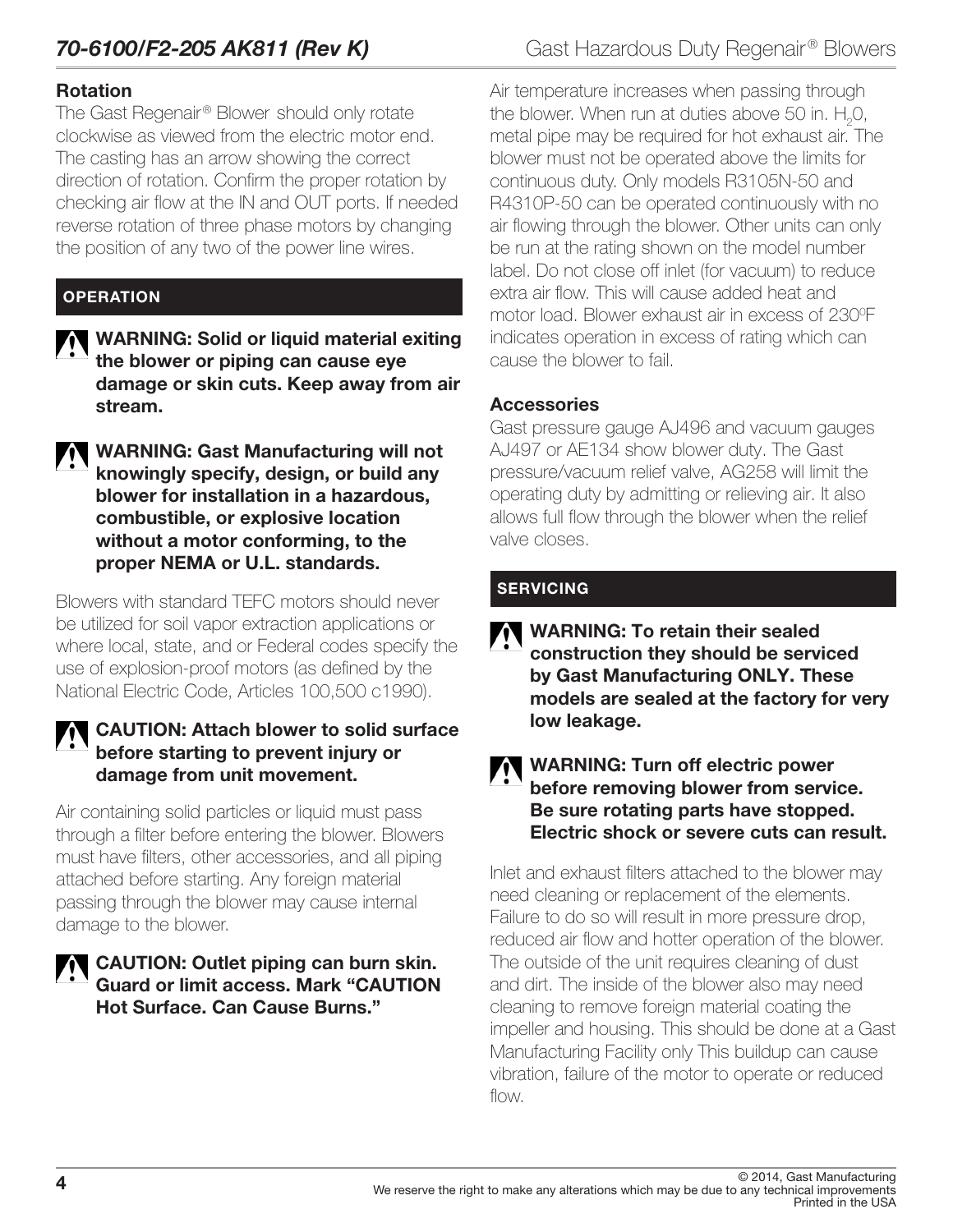### MOTOR WIRING DIAGRAMS

### Motor Wiring Diagram for R3105N-50



WARNING: This motor is thermally protected and will automatically restart when protector resets. Always disconnect power supply before servicing.

Motor Wiring Diagram for R4310P-50, R5325R-50, R6340R-50, R6P355R-50, and R7100R-50 To reverse rotation, interchange the external connections to any two leads.



WARNING: This motor is thermally protected and will automatically restart when protector resets. Always disconnect power supply before servicing.

#### Single Phase Motor Wiring Diagram for R5125Q-50 and R4P115N-50



\*R5125Q-50 Blowers produced after September 1992 (Serial No. 0992) do not have motor leads 5 and 8.

#### Single Phase Motor Wiring Diagram for R6130Q-50 and R6P155Q-50



Connect Thermostat to Motor Proection Circuit